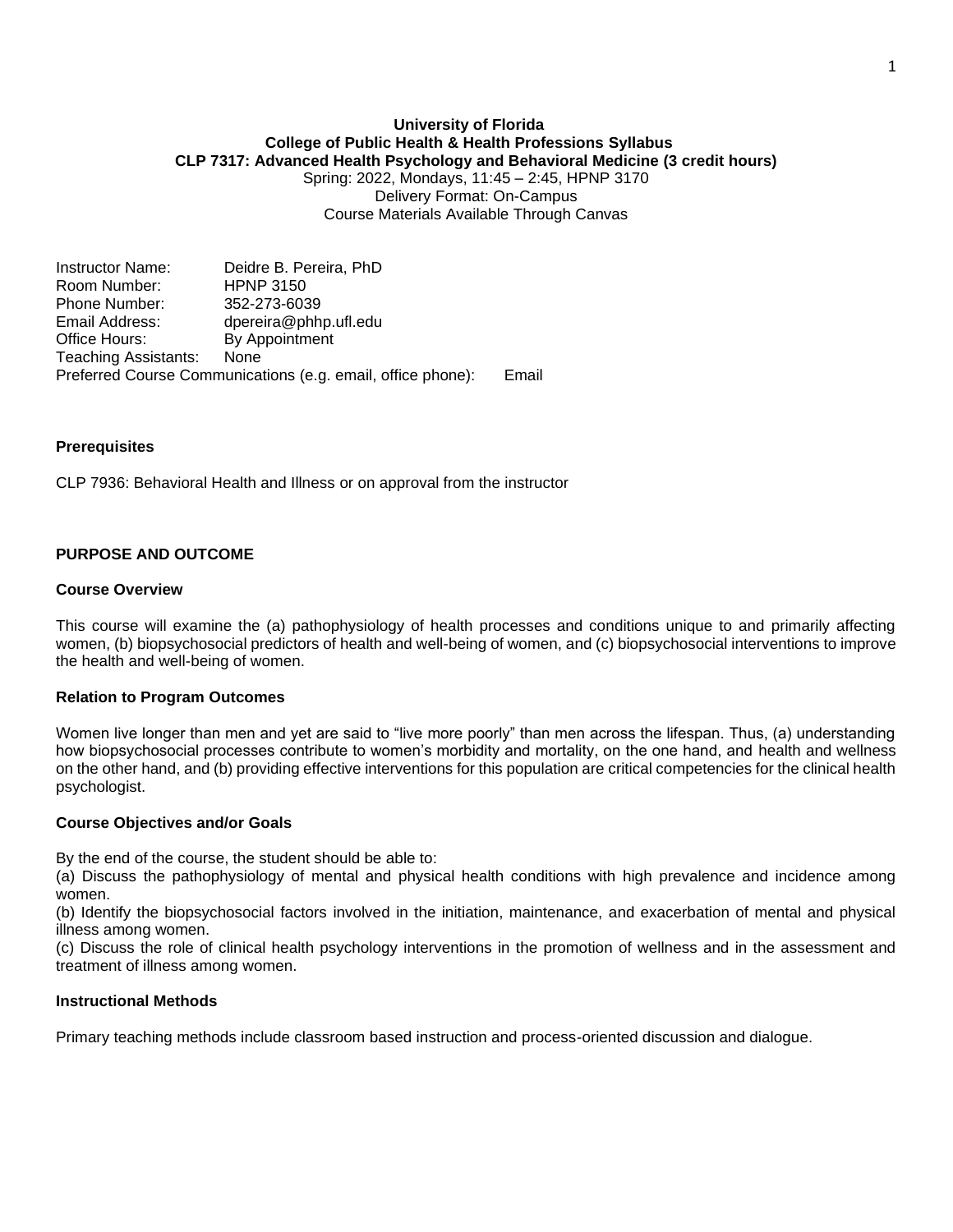# **DESCRIPTION OF COURSE CONTENT**

# **Topical Outline/Course Schedule**

|                |                        |                                               |                                                                                                                                                                                         | <b>Readings</b>                                                    |                                                     |                            |  |  |  |  |  |  |
|----------------|------------------------|-----------------------------------------------|-----------------------------------------------------------------------------------------------------------------------------------------------------------------------------------------|--------------------------------------------------------------------|-----------------------------------------------------|----------------------------|--|--|--|--|--|--|
| Wk             | <b>Date</b>            | <b>Topic</b>                                  | In-Class Activities, Deadlines, and Due Dates                                                                                                                                           | Reference No.<br>(See Reference List at<br><b>End of Syllabus)</b> | Required                                            | Recommended                |  |  |  |  |  |  |
| $\mathbf{1}$   | 1/10/2022              | Sex, Gender, & Health                         | Review syllabus<br>$\bullet$<br>Select dates for journal article discussion and<br>$\bullet$<br>case conceptualization presentation<br>Discuss potential patients for case<br>$\bullet$ |                                                                    | $\boldsymbol{\mathsf{X}}$<br>Underlined<br>Sections | $\overline{X}$<br>All Else |  |  |  |  |  |  |
|                |                        |                                               | conceptualization assignments                                                                                                                                                           | $\overline{2}$                                                     | $\overline{X}$<br>Chapter 1                         |                            |  |  |  |  |  |  |
|                |                        |                                               |                                                                                                                                                                                         | 3                                                                  | X<br>Executive<br>Summary,<br>Introduction          | X<br>All Else              |  |  |  |  |  |  |
|                |                        |                                               |                                                                                                                                                                                         | 4                                                                  |                                                     | X                          |  |  |  |  |  |  |
|                |                        |                                               |                                                                                                                                                                                         | 5                                                                  | $\overline{X}$                                      |                            |  |  |  |  |  |  |
|                |                        |                                               |                                                                                                                                                                                         | 6                                                                  | $\mathsf{X}$                                        |                            |  |  |  |  |  |  |
| $\overline{2}$ | 1/17/2022              | No Class - MLK<br>Holiday                     |                                                                                                                                                                                         |                                                                    |                                                     |                            |  |  |  |  |  |  |
| $3 - 4$        | 1/24/2022<br>1/31/2022 | Women's Mental &<br><b>Behavioral Health:</b> | 1/24/2022: Finalize patient for case<br>$\bullet$<br>conceptualization assignments                                                                                                      | $\overline{2}$                                                     | X<br>Chapter 84                                     |                            |  |  |  |  |  |  |
|                |                        | Focus on Anxiety and<br>Trauma and Stressor-  | 1/31/2022: Deadline for obtaining permission<br>$\bullet$<br>from supervisor to present patient for                                                                                     | $\overline{7}$                                                     | X<br>Chapter 11                                     |                            |  |  |  |  |  |  |
|                |                        | <b>Related Disorders</b>                      | assignment<br>1/31/2022: Movie: An Invisible War<br>$\bullet$                                                                                                                           | 8                                                                  | X                                                   |                            |  |  |  |  |  |  |
|                |                        |                                               | 1/31/2022: Movie: The Hunting Ground<br>$\bullet$                                                                                                                                       | 9                                                                  | $\overline{X}$                                      |                            |  |  |  |  |  |  |
|                |                        |                                               |                                                                                                                                                                                         | 10                                                                 | $\overline{X}$                                      |                            |  |  |  |  |  |  |
|                |                        |                                               |                                                                                                                                                                                         | 11                                                                 | $\overline{\mathsf{x}}$                             |                            |  |  |  |  |  |  |
|                |                        |                                               |                                                                                                                                                                                         | $\overline{12}$                                                    | $\overline{\mathsf{x}}$<br>Chapter 4                |                            |  |  |  |  |  |  |
|                |                        |                                               |                                                                                                                                                                                         | $\overline{13}$                                                    | X                                                   |                            |  |  |  |  |  |  |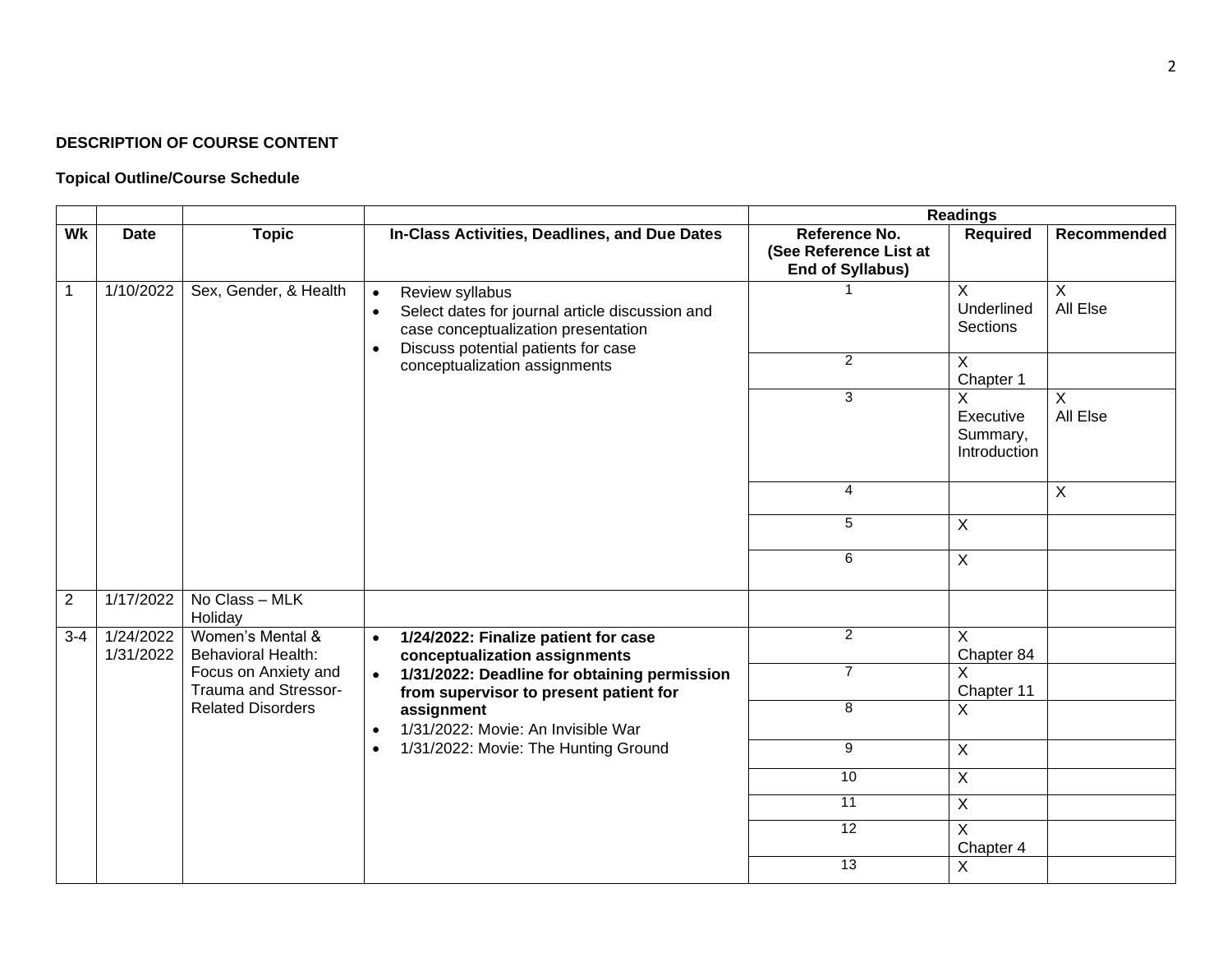|         |                                                                                       |                                                           |                                                                                                                       |                                                                    | <b>Readings</b>                |               |
|---------|---------------------------------------------------------------------------------------|-----------------------------------------------------------|-----------------------------------------------------------------------------------------------------------------------|--------------------------------------------------------------------|--------------------------------|---------------|
| Wk      | <b>Date</b>                                                                           | <b>Topic</b>                                              | In-Class Activities, Deadlines, and Due Dates                                                                         | Reference No.<br>(See Reference List at<br><b>End of Syllabus)</b> | <b>Required</b>                | Recommended   |
|         |                                                                                       |                                                           |                                                                                                                       | 14                                                                 | $\sf X$                        |               |
|         |                                                                                       |                                                           |                                                                                                                       | 15                                                                 | $\overline{X}$                 |               |
| 5       | 2/7/2022                                                                              | Women's Mental &                                          | Video: Testimony of Anita Hill<br>$\bullet$                                                                           | 16                                                                 |                                | $\mathsf X$   |
|         |                                                                                       | <b>Behavioral Health:</b><br>Focus on Anxiety and         | Movie: Anita: Speaking Truth to Power (2013)<br>$\bullet$<br>Video: Women in Science, Frances Conley, MD<br>$\bullet$ | 17                                                                 |                                | X (pp. 36-40) |
|         |                                                                                       | Trauma and Stressor-                                      | Video: Sexual Harassment in Academia:<br>$\bullet$                                                                    | 18                                                                 | $\overline{X}$                 |               |
|         | <b>Related Disorders</b><br><b>SPOTLIGHT ON</b><br><b>SEXUAL</b><br><b>HARASSMENT</b> |                                                           | https://vimeo.com/477178878                                                                                           | 19                                                                 | $\pmb{\times}$                 |               |
|         |                                                                                       |                                                           | Video: Sexual Harassment in Academia:<br>https://www.youtube.com/watch?v=3beu9vQrXvM                                  | $\overline{20}$                                                    | $\overline{X}$                 |               |
|         |                                                                                       |                                                           | 21                                                                                                                    | $\overline{X}$                                                     |                                |               |
|         |                                                                                       |                                                           |                                                                                                                       | 22                                                                 | $\overline{X}$                 |               |
|         |                                                                                       |                                                           |                                                                                                                       | 23                                                                 |                                | $\mathsf{X}$  |
| 6       | 2/14/2022                                                                             | Women's Mental &                                          | • Journal article discussions                                                                                         | $\overline{24}$                                                    | X                              |               |
|         |                                                                                       | <b>Behavioral Health:</b><br><b>Personality Disorders</b> |                                                                                                                       | 25                                                                 | $\overline{X}$                 |               |
|         |                                                                                       |                                                           |                                                                                                                       | 26                                                                 | $\overline{X}$                 |               |
|         |                                                                                       |                                                           | 27                                                                                                                    | $\overline{X}$                                                     |                                |               |
|         |                                                                                       |                                                           |                                                                                                                       | 28                                                                 | X<br>Chapter 2                 |               |
| $7 - 8$ | 2/21/2022                                                                             | Women's Mental &                                          | Journal article discussions<br>$\bullet$                                                                              | 29                                                                 | $\mathsf X$                    |               |
|         | 2/28/2022                                                                             | <b>Behavioral Health:</b><br>Focus on Depression          | Midterm released on Canvas on 2/28/2022<br>$\bullet$                                                                  | 30                                                                 | $\overline{X}$                 |               |
|         |                                                                                       |                                                           |                                                                                                                       | 31                                                                 | $\overline{X}$                 |               |
|         |                                                                                       |                                                           | 32                                                                                                                    |                                                                    | $\mathsf{X}$                   |               |
|         |                                                                                       |                                                           |                                                                                                                       | 33                                                                 | X                              |               |
|         |                                                                                       |                                                           |                                                                                                                       | 34                                                                 | X                              |               |
|         |                                                                                       |                                                           |                                                                                                                       | 35                                                                 | $\overline{X}$                 |               |
|         |                                                                                       |                                                           |                                                                                                                       | 36                                                                 | $\overline{X}$                 |               |
|         |                                                                                       |                                                           |                                                                                                                       | $\overline{2}$                                                     | X<br>Chapter 13,<br>Chapter 83 |               |
|         |                                                                                       |                                                           |                                                                                                                       | 12                                                                 | X<br>Chapter 13                |               |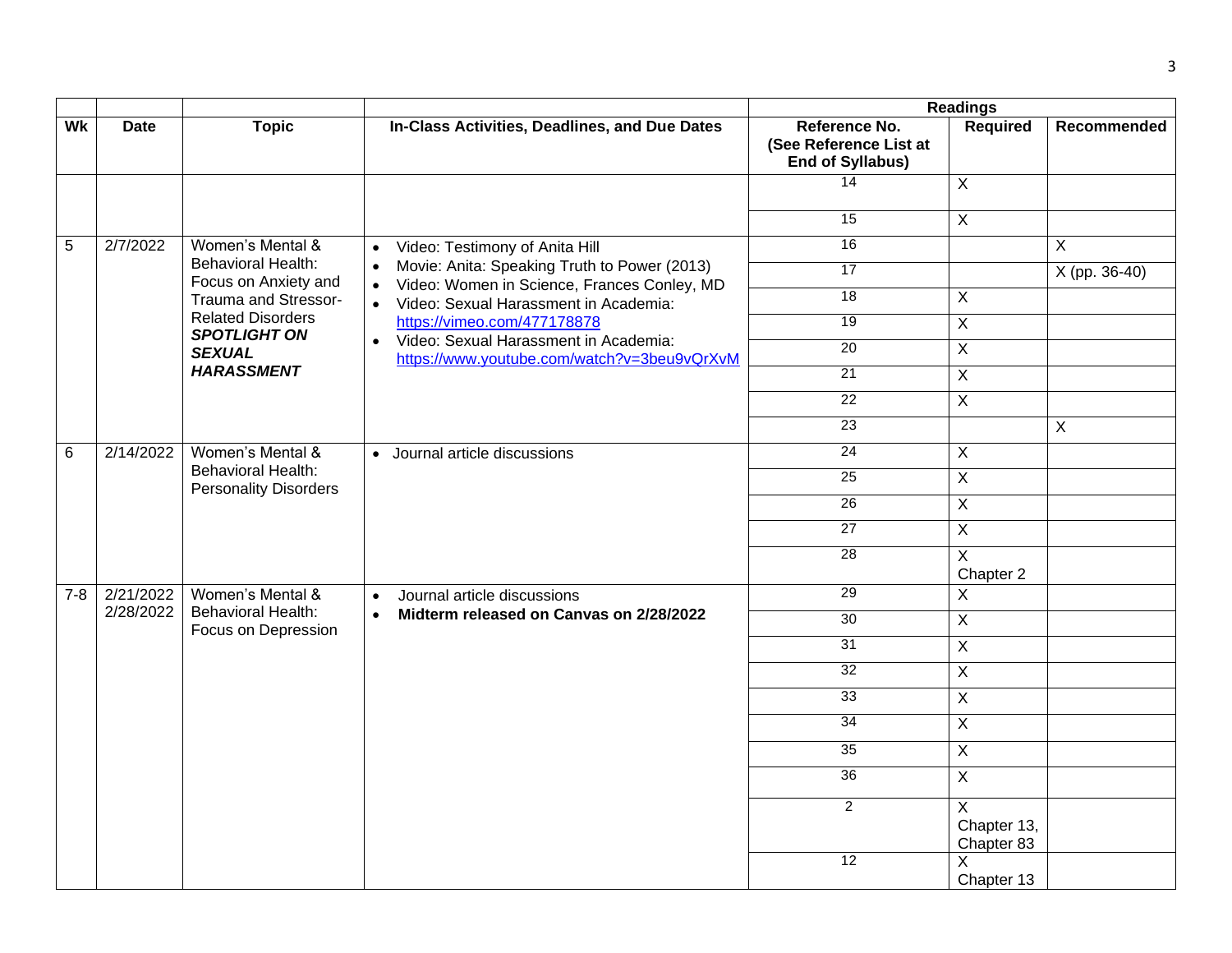|             |                                     |                                                                     |                                                                                                                         |                                                   | <b>Readings</b><br>Reference No.<br>Required |                |  |  |  |
|-------------|-------------------------------------|---------------------------------------------------------------------|-------------------------------------------------------------------------------------------------------------------------|---------------------------------------------------|----------------------------------------------|----------------|--|--|--|
| Wk          | <b>Date</b>                         | <b>Topic</b>                                                        | In-Class Activities, Deadlines, and Due Dates                                                                           | (See Reference List at<br><b>End of Syllabus)</b> |                                              | Recommended    |  |  |  |
|             |                                     |                                                                     |                                                                                                                         | 37                                                |                                              | $\overline{X}$ |  |  |  |
|             |                                     |                                                                     |                                                                                                                         | 38                                                |                                              | $\overline{X}$ |  |  |  |
|             |                                     |                                                                     |                                                                                                                         | 39                                                |                                              | $\overline{X}$ |  |  |  |
|             |                                     |                                                                     |                                                                                                                         | 40                                                |                                              | $\mathsf{X}$   |  |  |  |
| 9           | 3/7/2022                            | NO CLASS - SPRING<br><b>BREAK</b>                                   |                                                                                                                         |                                                   |                                              |                |  |  |  |
| $10-$<br>11 | $3/\overline{14/2022}$<br>3/21/2022 | Women's Mental &<br><b>Behavioral Health:</b><br>Focus on Substance | Journal article discussions<br>$\bullet$<br>• Video: Intervention: Leslie, Dallas<br>• Midterm due by 3/14/2022 at 12pm | 41                                                | $\sf X$                                      |                |  |  |  |
|             |                                     | Use                                                                 |                                                                                                                         | 42                                                | $\overline{X}$                               |                |  |  |  |
|             |                                     |                                                                     |                                                                                                                         | 43                                                | $\overline{X}$                               |                |  |  |  |
|             |                                     |                                                                     |                                                                                                                         | 44                                                | $\overline{X}$                               |                |  |  |  |
|             |                                     |                                                                     |                                                                                                                         | 45                                                | $\overline{X}$                               |                |  |  |  |
|             |                                     |                                                                     |                                                                                                                         | 46                                                | $\overline{X}$<br>Chapter 7                  |                |  |  |  |
|             |                                     |                                                                     |                                                                                                                         | 47                                                | $\overline{X}$                               |                |  |  |  |
|             |                                     |                                                                     |                                                                                                                         | 48                                                | $\mathsf X$                                  |                |  |  |  |
| 12          | 3/28/2022                           | Women's Mental &<br><b>Behavioral Health:</b>                       | Journal article discussions (if needed)<br>$\bullet$<br>Movie: Orgasm, Inc. (2009)<br>$\bullet$                         | 49                                                | $\overline{X}$                               |                |  |  |  |
|             |                                     | Focus on Sex,<br>Sexuality, Sexual                                  |                                                                                                                         | 50                                                | $\overline{X}$                               |                |  |  |  |
|             |                                     | Dysfunctions, and                                                   |                                                                                                                         | 51                                                | $\mathsf X$                                  |                |  |  |  |
|             |                                     | Sexual Violence                                                     |                                                                                                                         | 52                                                | $\overline{X}$                               |                |  |  |  |
|             |                                     |                                                                     |                                                                                                                         | 53                                                | $\overline{X}$                               |                |  |  |  |
|             |                                     |                                                                     |                                                                                                                         | 54                                                | $\overline{X}$                               |                |  |  |  |
|             |                                     |                                                                     |                                                                                                                         | 55                                                | $\pmb{\times}$                               |                |  |  |  |
|             |                                     |                                                                     |                                                                                                                         | 56                                                | $\overline{X}$                               |                |  |  |  |
|             |                                     |                                                                     |                                                                                                                         | 57                                                | $\overline{\mathsf{x}}$                      |                |  |  |  |
|             |                                     |                                                                     |                                                                                                                         | 58                                                | $\overline{X}$                               |                |  |  |  |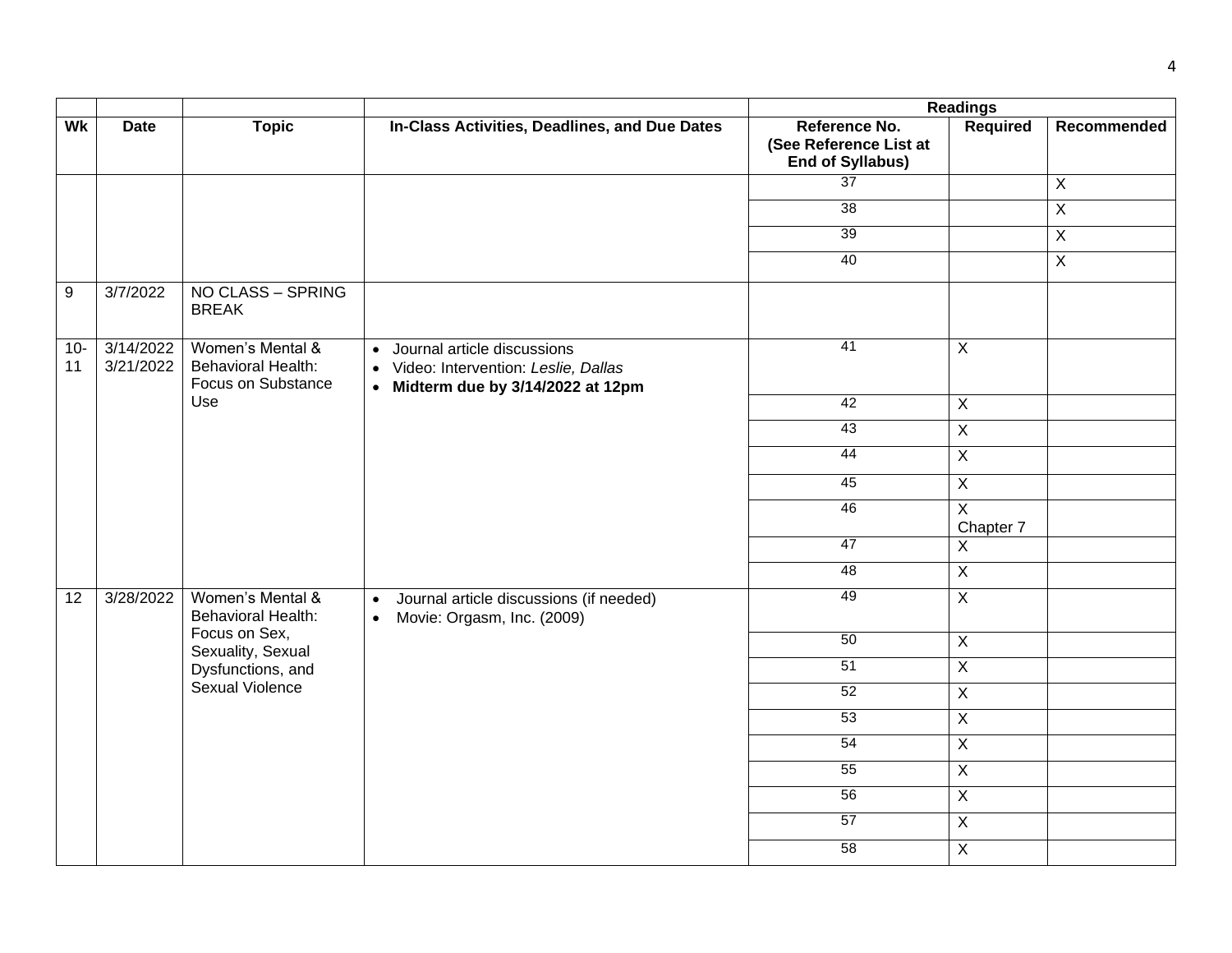|    |             |                                                                        |                                               |                                                                    | <b>Readings</b> |             |
|----|-------------|------------------------------------------------------------------------|-----------------------------------------------|--------------------------------------------------------------------|-----------------|-------------|
| Wk | <b>Date</b> | <b>Topic</b>                                                           | In-Class Activities, Deadlines, and Due Dates | Reference No.<br>(See Reference List at<br><b>End of Syllabus)</b> | <b>Required</b> | Recommended |
| 13 | 4/4/2022    | <b>Biopsychosocial Case</b><br>Conceptualizations of<br>Women's Health | Student presentations                         | Provided by Students                                               | X               |             |
| 14 | 4/11/2022   | <b>Biopsychosocial Case</b><br>Conceptualizations of<br>Women's Health | <b>Student presentations</b>                  | <b>Provided by Students</b>                                        | Χ               |             |
| 15 | 4/18/2022   | <b>Biopsychosocial Case</b><br>Conceptualizations of<br>Women's Health | Student presentations                         | <b>Provided by Students</b>                                        | X               |             |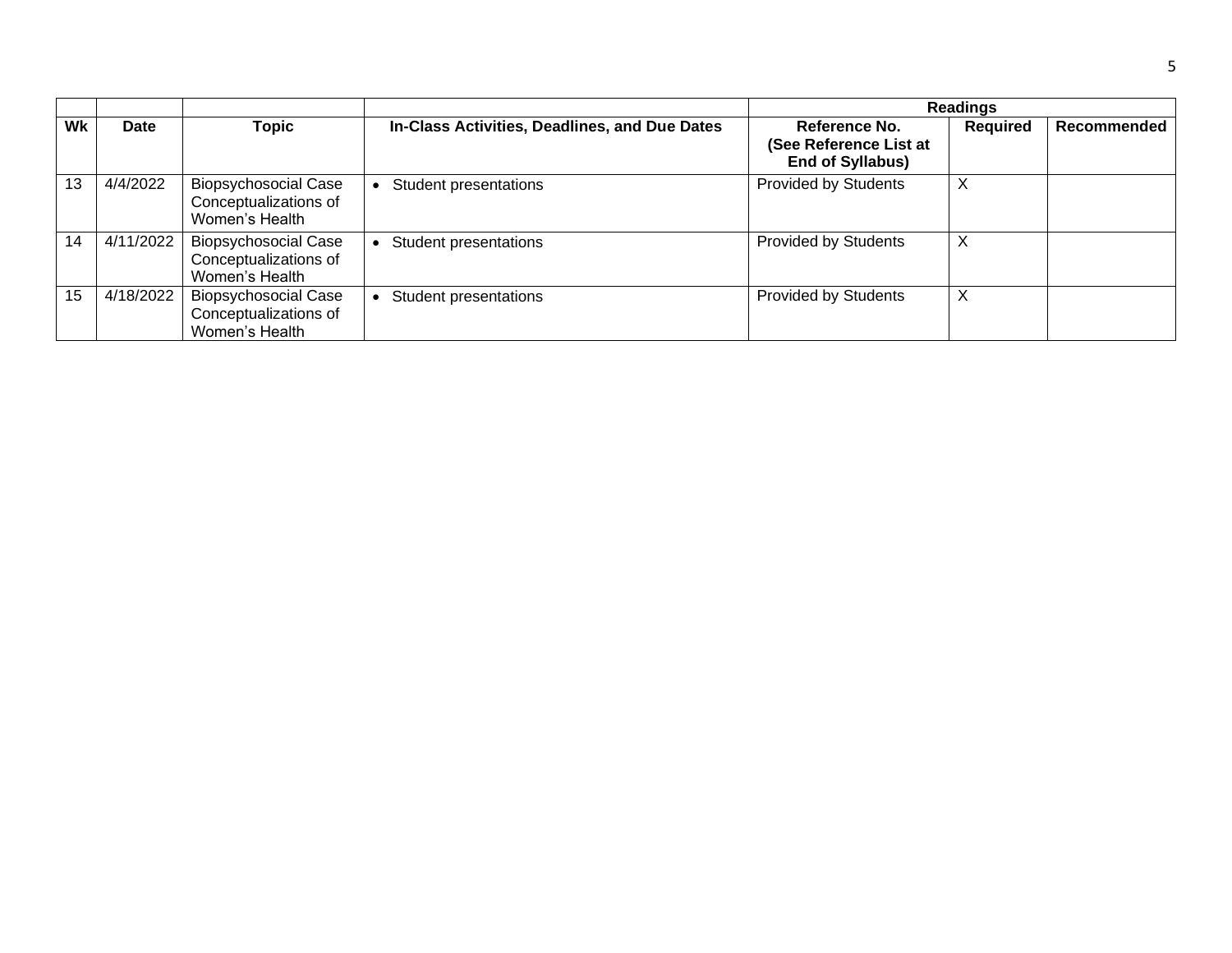### **Course Materials and Technology**

See references at the end of this document.

For technical support for this class, please contact the UF Help Desk at:

- [helpdesk@ufl.edu](file:///C:/Users/hackg/Desktop/Learning-support@ufl.edu)
- (352) 392-HELP select option 2
- [https://helpdesk.ufl.edu](https://helpdesk.ufl.edu/)

## **Additional Academic Resources**

[Career Connections Center:](https://career.ufl.edu/) Reitz Union Suite 1300, 352-392-1601. Career assistance and counseling services.

[Library Support:](https://cms.uflib.ufl.edu/ask) Various ways to receive assistance with respect to using the libraries or finding resources.

[Teaching Center:](https://teachingcenter.ufl.edu/) Broward Hall, 352-392-2010 or to make an appointment 352- 392-6420. General study skills and tutoring.

[Writing Studio](https://writing.ufl.edu/writing-studio/)*:* 2215 Turlington Hall*,* 352-846-1138. Help brainstorming, formatting, and writing papers.

Student Complaints On-Campus: [Visit the Student Honor Code and Student Conduct Code webpage](https://sccr.dso.ufl.edu/policies/student-honor-%20code-student-conduct-code/)  [for more information.](https://sccr.dso.ufl.edu/policies/student-honor-%20code-student-conduct-code/)

On-Line Students Complaints: [View the Distance Learning Student Complaint Process.](https://distance.ufl.edu/getting-help/student-complaint-process/)

#### **ACADEMIC REQUIREMENTS AND GRADING**

#### **General Note**

In order to complete the objectives and goals for this course, students must be currently treating an adolescent or adult female patient with significant comorbid physical and mental health concerns. Students will be asked to present their patients briefly in class on 1/24/2022, and Dr. Pereira will advise whether these patients meet criteria for the learning objectives of this course. If a patient does not meet criteria, students will be asked to select another patient and have her approved. Students are responsible for obtaining permission from the supervising faculty member to use the patient for course purposes, which should be provided to Dr. Pereira by email by 1/31/2022.

#### **Assignments**

#### *A. Midterm Examination (26%, 26 out of 100 points)*

The midterm will be a take home short-answer and essay examination based on lecture-content and assigned reading materials. Students will have approximately 14 days to complete the assignment.

#### *B. Female-Centered Biopsychosocial-Cultural Case Conceptualization (40%, 40 out of 100 points)*

Students will develop a comprehensive, biopsychosocial-cultural case conceptualization for a female patient in the Psychology Clinic who is being seen for psychosocial/behavioral issues related to a *significant* physical health concern that is life-limiting or involves significant quality of life impairments (e.g., fibromyalgia, headaches, IBS, IBD, cancer, cardiovascular disease, epilepsy, transplant, infertility). Individuals with sleep-wake disturbances meet criteria if there is other medical comorbidity. Individuals living at a higher weight meet criteria if they are status/post weight loss surgery or if there is other medical comorbidity. Students are strongly encouraged to select a patient that they are currently treating in the Psychology Clinic (with their supervisor's written permission). Students who are not currently treating any female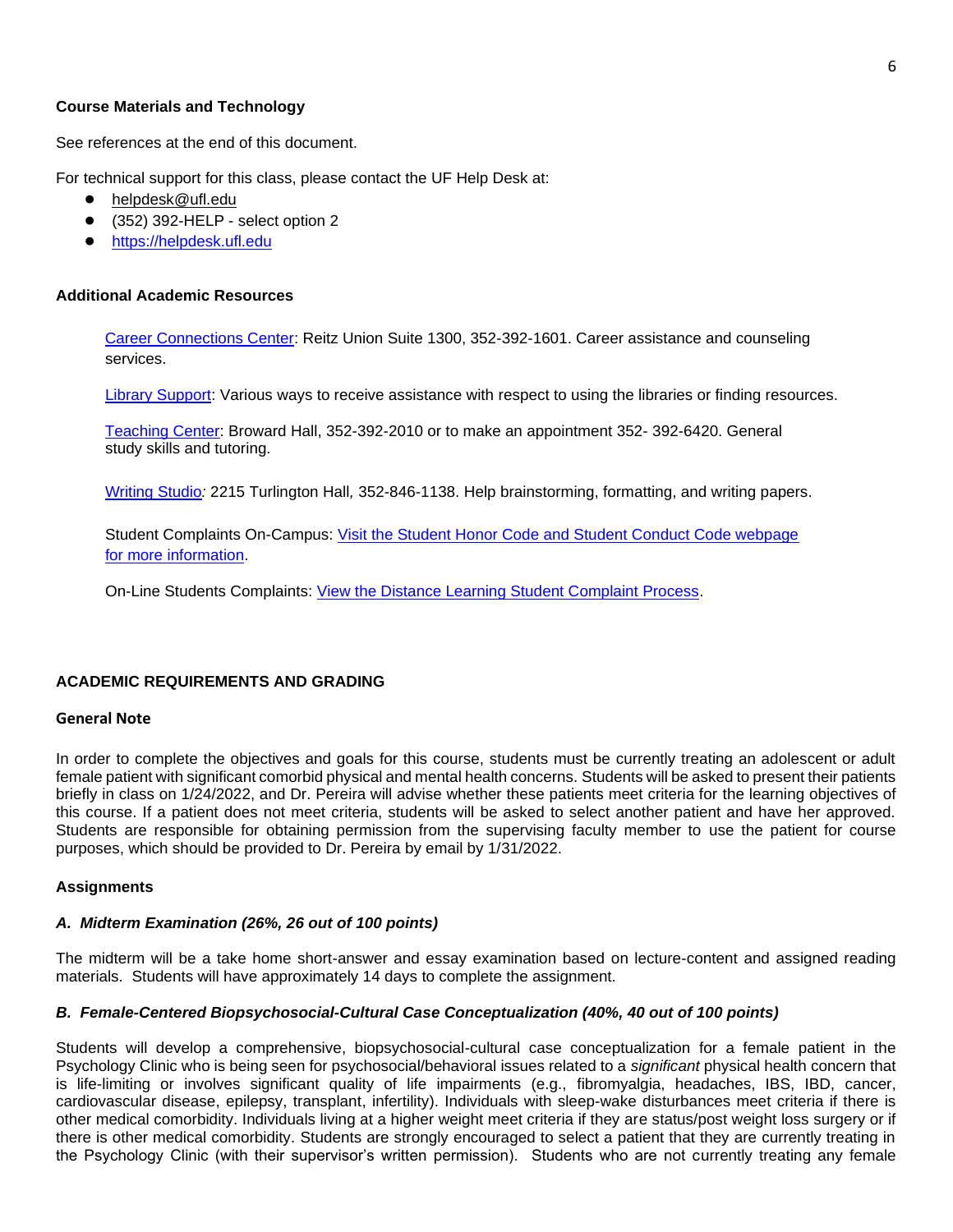patients should speak with Dr. Pereira as soon as possible to arrange shadowing the treatment of a female patient on Dr. Pereira's service for the purposes of this assignment. Students will be required to provide a brief written description of a patient (with their supervisor's written permission to use this case for this assignment) for approval early in the semester.

There are two components to this assignment. The first component is a *Written Report (20%, 20 out of 100 points).* The case conceptualization should be written in the following format:

*Presenting Problem Age, sex, gender, sexual identity, race, ethnicity, relationship status, employment status, referral source, referral reason History of the Presenting Problem Psychosocial History Medical/Surgical History Current Medications Generic name, dose, frequency, reason Review and Interpretation of Recent Labs and Imaging Complete blood count; basic or comprehensive metabolic panel; thyroid hormones; HbA1c; others, as applicable Gynecologic cytology/pathology, as applicable Surgical cytology/pathology, as applicable CT scans, as applicable MRI scans, as applicable Psychiatric History Family Medical History Family Psychiatric History Background/Significance of Presenting Physical Health Issue(s) Epidemiology Risk Factors Pathophysiology Treatment Overview Biopsychosocial-Cultural Case Conceptualization Differential Diagnoses and Diagnostic Impressions Treatment Plan/Recommendations Problem List Recommended Treatment by Problem Treatment Summary To Date, As Applicable Expected Prognosis*

The *Case Conceptualization* section must consider all of the relevant female-specific biological, psychological, social, and cultural factors in the etiology, presentation, maintenance, and treatment of the psychological and physical health issues. The various content of this section must be referenced using empirically-based research articles.

The second component is an *Oral Presentation (20%, 20 out of 100 points)* derived from the written case conceptualization. Presentations should follow the written report closely and be presented using Power Point, Prezi, or another presentation software. The presentation should be 45 minutes in length (30 minutes for the presentation itself, 15 minutes for questions). Criteria that will be used for grading case conceptualization are posted as a separate document on the course website.

On the first day of class, students will select a presentation day. Written case conceptualizations are due on the day of students' oral presentations.

## *C. Journal article review and discussion (20%, 20 out of 100 points)*

Each student will select a recently published empirical journal article on a topic related to women's health. He/she will provide a pdf of the article to Dr. Pereira and the class at least one week prior to his/her assigned discussion date. On his/her assigned discussion date, he/she will facilitate a class-based discussion and critical analysis of the research described in the article, including its background/significance, methodology, results, and implications. The expected length of this discussion is approximately 20 minutes but may be slightly shorter or longer. The student will be graded on his/her understanding of the article under review as well as his/her ability to stimulate and facilitate a critical dialogue on the article. This *Student-Facilitated Journal Article Discussion is worth 10% of students' total grade (20 out of 100 points).*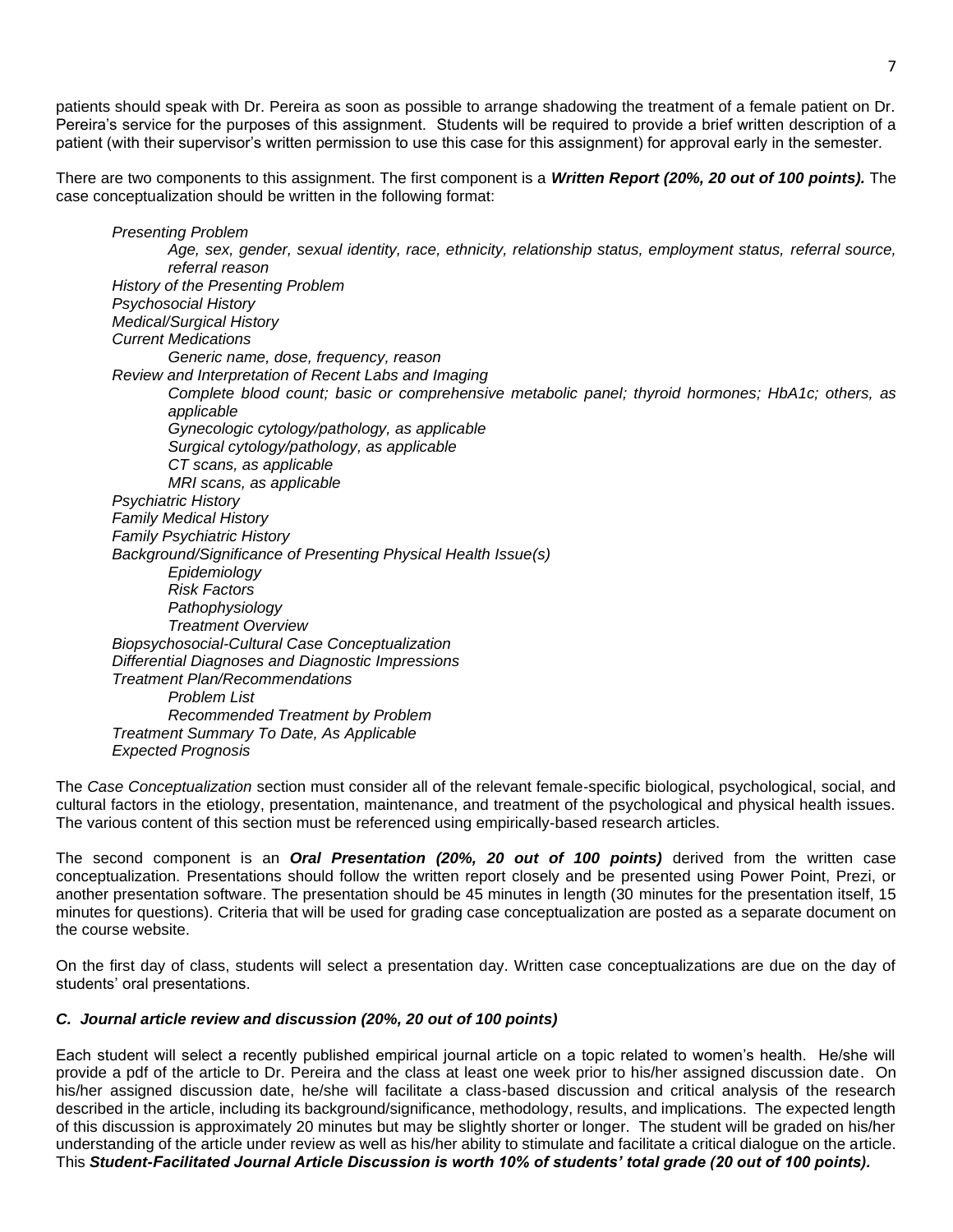The student will also submit a *Journal Article Written Review (10%, 10 out of 100 points)* of the manuscript within one week of their presentation. The review should be no more than 2 pages, single-spaced, using 11 pt. Arial font, 0.5" margins. The review should be written as if it were a review of an initial manuscript submission to a journal (see course website for review criteria). The review will be graded on the breadth and depth of coverage of relevant review criteria and the process by which strengths/weaknesses are communicated. Students should approach this review with the following questions in mind: What does this article communicate about women? To what extent does this research advance the health and wellbeing of women? How clinically significant is this research to women? Students should make sure that their review is approached from a female-centered perspective – i.e., the review should not focus solely on weaknesses in statistical procedures, unless this has major implications on how the article may/may not influence the field of women's health research.

## *D. Class participation (14%, 14 out of 100 points)*

Students are expected to participate in class discussions in a meaningful way during every class.

## **Grading**

| <b>Requirement</b>                                                        | <b>Due Date</b>                                                       | Points or % of Final Grade (% must sum to 100%) |
|---------------------------------------------------------------------------|-----------------------------------------------------------------------|-------------------------------------------------|
| <b>Student-Facilitated</b><br><b>Journal Article</b><br><b>Discussion</b> | $2/14/2022 -$<br>3/28/2022                                            | 10 points, 10% of final grade                   |
| <b>Written Journal Article</b><br><b>Review</b>                           | One-Week<br>Following<br>Student-<br>Facilitated<br><b>Discussion</b> | 10 points, 10% of final grade                   |
| <b>Midterm</b>                                                            | 3/14/2022                                                             | 26 points, 26% of final grade                   |
| <b>Oral Case</b><br>Conceptualization                                     | $4/4/2022 -$<br>4/18/2022                                             | 20 points, 20% of final grade                   |
| <b>Written Case</b><br><b>Conceptualization</b>                           | $4/4/2022 -$<br>4/18/2022                                             | 20 points, 20% of final grade                   |
| <b>Class Participation</b>                                                | Ongoing                                                               | 14 points, 14% of final grade                   |

Point system used (i.e., how do course points translate into letter grades):

| <b>Points</b>   | $93 -$         | $90-$ | $87 -$ | 83- | 80-   | 77-          | 73-             | 70-          | $67-$ | 63- | 60- | <b>Below</b> |
|-----------------|----------------|-------|--------|-----|-------|--------------|-----------------|--------------|-------|-----|-----|--------------|
| earned          | 100            | 92    | 89     | 86  | 82    | 79           | 76              | 72           | 69    | 66  | 62  | 60           |
| Letter<br>Grade | $\overline{A}$ | $A-$  | $B+$   | B   | $B -$ | $\sim$<br>v+ | $\sqrt{2}$<br>ັ | $\sim$<br>U- |       | D   | -ש  | –            |

Please be aware that a C- is not an acceptable grade for graduate students. The GPA for graduate students must be 3.0 based on 5000 level courses and above to graduate. A grade of C counts toward a graduate degree only if based on credits in courses numbered 5000 or higher that have been earned with a B+ or higher.

| Letter<br>Grade        | Δ<br><u>r</u> | А-   | B+   | D<br>p                   | В-   | $c_{+}$ | ⌒<br>ັ | C-                              | D+   | n<br>L | D-   | F<br>▃ | WF  |     | <b>NG</b> | S-<br>u |
|------------------------|---------------|------|------|--------------------------|------|---------|--------|---------------------------------|------|--------|------|--------|-----|-----|-----------|---------|
| Grade<br><b>Points</b> | 4.0           | 3.67 | 3.33 | $\Omega$ $\Omega$<br>J.U | 2.67 | 2.33    | 2.0    | .67<br>$\overline{\phantom{a}}$ | 1.33 | 1.0    | 0.67 | 0.0    | 0.0 | 0.0 | 0.0       | 0.0     |

More information on UF grading policy may be found at: <http://gradcatalog.ufl.edu/content.php?catoid=10&navoid=2020#grades>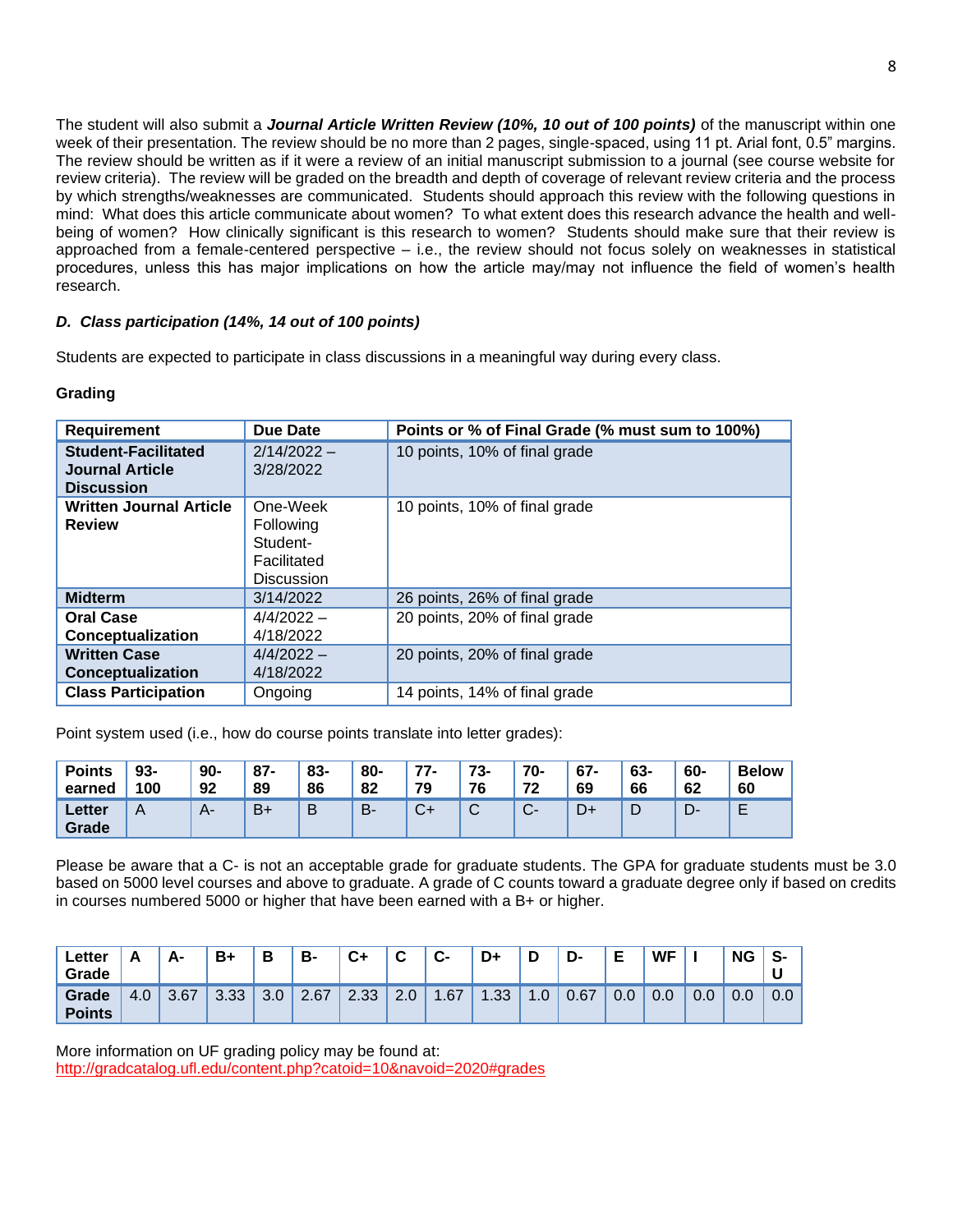## **Exam Policy**

There is one exam in this course. This midterm exam will require students to provide approximately one, single-spaced page responses to three to five short-answer questions. Successful responses require the student to integrate lecture and reading materials and apply them to practical and applied clinical and research scenarios related to the clinical health psychology of women. The exam will be made available through Canvas on 2/28/2022 and must be completed and submitted on Canvas by 12:00pm on 3/14/2022. The exam will no longer be accessible after that time.

#### **Policy Related to Make up Exams or Other Work**

Deadline extensions will be considered on a case-by-case basis for students experiencing extreme emergencies, such as a personal or family health emergency, with appropriate documentation. In the absence of an approved-extension, grades for midterm exams and any written products will be reduced by 5 points (5%) for every day they are late. There will be no opportunities for extra credit in this course.

Please note: Any requests for make-ups due to technical issues MUST be accompanied by the UF Computing help desk [\(http://helpdesk.ufl.edu/\)](http://helpdesk.ufl.edu/) correspondence. You MUST e-mail me within 24 hours of the technical difficulty if you wish to request a make-up.

### **Policy Related to Required Class Attendance**

Excused absences must be consistent with university policies in the Graduate Catalog [\(https://catalog.ufl.edu/graduate/regulations/#text\)](https://catalog.ufl.edu/graduate/regulations/#text). Additional information can be found here: <https://catalog.ufl.edu/ugrad/current/regulations/info/attendance.aspx>

Class attendance is strongly encouraged, as participation is 10% of your total grade. However, it is recognized that some students will be absent from classes in January due to internship interviews. In order for these classes to be excused and not count against students' class participation grades, students must document in writing to Dr. Pereira the dates they will be unable to attend class. It is expected that students will make up any missed work.

Class participation grades will be reduced by 5% (5 points out of 100) if there are 3 or more instances of late arrival (i.e., more than 10 minutes) to and/or early departure (i.e., more than 10 minutes) from class.

## **STUDENT EXPECTATIONS, ROLES, AND OPPORTUNITIES FOR INPUT**

#### **Expectations Regarding Course Behavior**

You may keep your cell phones on (but set to silent) during class so that you can be notified in case of a clinical urgency or emergency among patients. If you have a clinical urgency or emergency that you need to attend to during class time, please let Dr. Pereira know before you step out of class.

Use of smart phones or laptops during class to check email, browse the web, send/receive text messages unrelated to any clinical urgencies/emergencies, etc, will result in class participation grade reduction of 1% (1 point out of 100) per episode.

#### **Communication Guidelines**

Not applicable; On Campus course.

#### **Academic Integrity**

Students are expected to act in accordance with the University of Florida policy on academic integrity. As a student at the University of Florida, you have committed yourself to uphold the Honor Code, which includes the following pledge:

## "We, the members of the University of Florida community, pledge to hold ourselves and our peers to the highest **standards of honesty and integrity**."

You are expected to exhibit behavior consistent with this commitment to the UF academic community, and on all work submitted for credit at the University of Florida, the following pledge is either required or implied: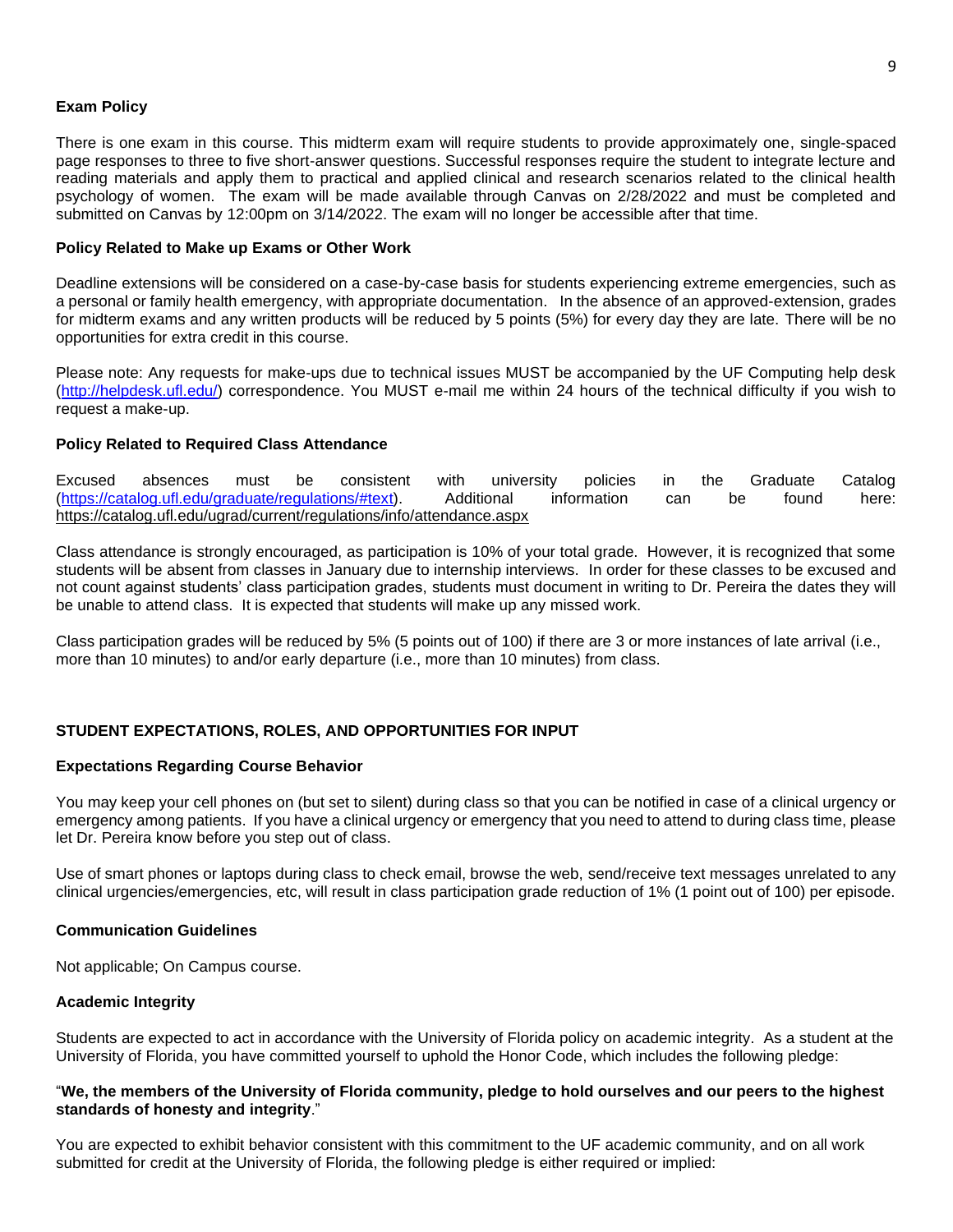## **"On my honor, I have neither given nor received unauthorized aid in doing this assignment."**

It is your individual responsibility to know and comply with all university policies and procedures regarding academic integrity and the Student Honor Code. Violations of the Honor Code at the University of Florida will not be tolerated. Violations will be reported to the Dean of Students Office for consideration of disciplinary action. For additional information regarding Academic Integrity, please see Student Conduct and Honor Code or the Graduate Student Website for additional details:

<https://www.dso.ufl.edu/sccr/process/student-conduct-honor-code/> <http://gradschool.ufl.edu/students/introduction.html>

Please remember cheating, lying, misrepresentation, or plagiarism in any form is unacceptable and inexcusable behavior.

## **Professionalism and COVID**

As students pursuing a path in the health professions or public health, it is crucial to demonstrate professional behaviors that reflect integrity and commitment to the health of patients, fellow health professionals, and to populations we serve. To accomplish this, a strong responsibility for the well-being of others must be evident in our decisions, along with accountability for our actions. Professionalism in the health disciplines requires adherence to high standards of conduct that begin long before graduation. This is particularly true during times of health emergencies such as the COVID pandemic, given our professional habits can have a direct impact upon the health of persons entrusted to us.

If you are not vaccinated, get vaccinated. Vaccines are readily available at no cost and have been demonstrated to be safe and effective against the COVID-19 virus. Visit this link for details on where to get your shot, including options that do not require an appointment: https://coronavirus.ufhealth.org/vaccinations/vaccine-availability/. Students who receive the first dose of the vaccine somewhere off-campus and/or outside of Gainesville can still receive their second dose on campus. In response to COVID-19, the following professional practices are in place to maintain your learning environment, to enhance the safety of our in-classroom interactions, and to protect the health and safety of ourselves, our patients, our neighbors, and our loved ones.

- You are required to wear approved face coverings at all times while in Health Science Center classrooms and within Health Science Center buildings even if you are vaccinated.
- If you are sick, stay home and self-quarantine. Please visit the UF Health Screen, Test & Protect website about next steps, retake the questionnaire and schedule your test for no sooner than 24 hours after your symptoms began. Please call your primary care provider if you are ill and need immediate care or the UF Student Health Care Center at 352-392-1161 (or email covid@shcc.ufl.edu) to be evaluated for testing and to receive further instructions about returning to campus. UF Health Screen, Test & Protect offers guidance when you are sick, have been exposed to someone who has tested positive or have tested positive yourself. Visit the UF Health Screen, Test & Protect website for more information.
- Continue to follow healthy habits, including best practices like frequent hand washing.
- Avoid crowded places (including gatherings/parties with more than 10 people)
- Sanitizing supplies are available in the classroom if you wish to wipe down your desks prior to sitting down and at the end of the class. Hand sanitizing stations will be located in every classroom.

Course materials will be provided to you with an excused absence, and you will be given a reasonable amount of time to make up work. If you are withheld from campus by the Department of Health through Screen, Test & Protect you are not permitted to use any on campus facilities. Students attempting to attend campus activities when withheld from campus will be referred to the Dean of Students Office.

Continue to regularly visit coronavirus.UFHealth.org and coronavirus.ufl.edu for up-to-date information about COVID-19 and vaccination.

## **COVID-19 Symptoms**

See https://www.cdc.gov/coronavirus/2019-ncov/symptoms-testing/symptoms.html for information about COVID-19 symptoms, which may include fever, cough, shortness of breath or difficulty breathing, fatigue, chills, muscle or body aches, headache, sore throat, congestion or runny nose, nausea or vomiting, diarrhea, and loss of taste or smell.

## **Recording Within the Course**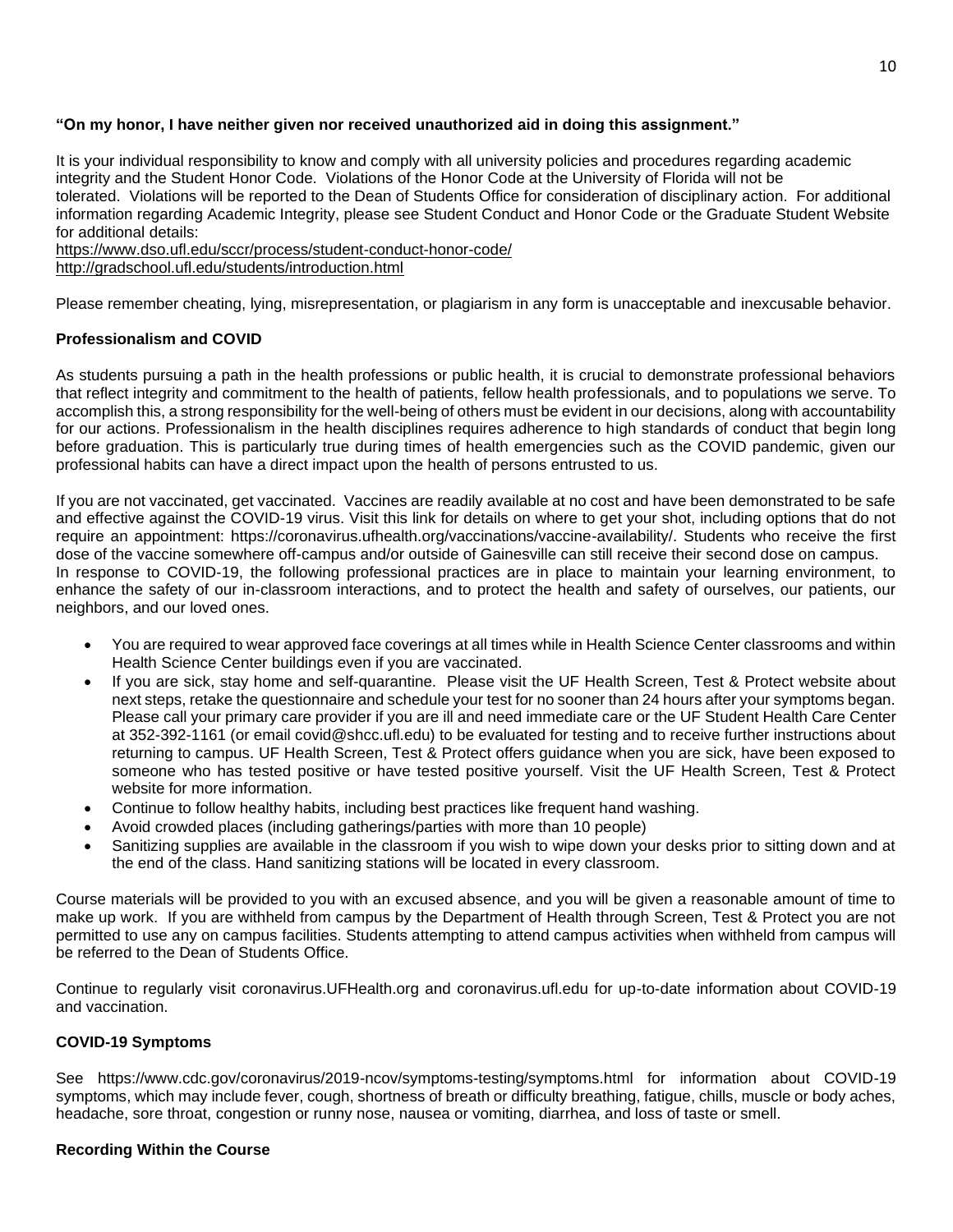Students are allowed to record video or audio of class lectures. However, the purposes for which these recordings may be used are strictly controlled. The only allowable purposes are (1) for personal educational use, (2) in connection with a complaint to the university, or (3) as evidence in, or in preparation for, a criminal or civil proceeding. All other purposes are prohibited. Specifically, students may not publish recorded lectures without the written consent of the instructor.

A "class lecture" is an educational presentation intended to inform or teach enrolled students about a particular subject, including any instructor-led discussions that form part of the presentation, and delivered by any instructor hired or appointed by the University, or by a guest instructor, as part of a University of Florida course. A class lecture does not include lab sessions, student presentations, clinical presentations such as patient history, academic exercises involving solely student participation, assessments (quizzes, tests, exams), field trips, private conversations between students in the class or between a student and the faculty or lecturer during a class session.

Publication without permission of the instructor is prohibited. To "publish" means to share, transmit, circulate, distribute, or provide access to a recording, regardless of format or medium, to another person (or persons), including but not limited to another student within the same class section. Additionally, a recording, or transcript of a recording, is considered published if it is posted on or uploaded to, in whole or in part, any media platform, including but not limited to social media, book, magazine, newspaper, leaflet, or third party note/tutoring services. A student who publishes a recording without written consent may be subject to a civil cause of action instituted by a person injured by the publication and/or discipline under UF Regulation 4.040 Student Honor Code and Student Conduct Code.

### **Policy Related to Guests Attending Class**

Only registered students are permitted to attend class. However, we recognize that students who are caretakers may face occasional unexpected challenges creating attendance barriers. Therefore, by exception, a department chair or his or her designee (e.g., instructors) may grant a student permission to bring a guest(s) for a total of two class sessions per semester. This is two sessions total across all courses. No further extensions will be granted. Please note that guests are **not** permitted to attend either cadaver or wet labs. Students are responsible for course material regardless of attendance. For additional information, please review the Classroom Guests of Students policy in its entirety. Link to full policy: <http://facstaff.phhp.ufl.edu/services/resourceguide/getstarted.htm>

### **Online Faculty Course Evaluation Process**

Students are expected to provide professional and respectful feedback on the quality of instruction in this course by completing course evaluations online via GatorEvals. Guidance on how to give feedback in a professional and respectful manner is available at [https://gatorevals.aa.ufl.edu/students/.](https://gatorevals.aa.ufl.edu/students/) Students will be notified when the evaluation period opens, and can complete evaluations through the email they receive from GatorEvals, in their Canvas course menu under GatorEvals, or via [https://ufl.bluera.com/ufl/.](https://urldefense.proofpoint.com/v2/url?u=https-3A__ufl.bluera.com_ufl_&d=DwMFAg&c=sJ6xIWYx-zLMB3EPkvcnVg&r=y2HjEMjRMHJhfdvLrqJZlYczRsfp5e4TfQjHuc5rVHg&m=WXko6OK_Ha6T00ZVAsEaSh99qRXHOgMNFRywCoehRho&s=itVU46DDJjnIg4CW6efJOOLgPjdzsPvCghyfzJoFONs&e=) Summaries of course evaluation results are available to students at [https://gatorevals.aa.ufl.edu/public-results/.](https://gatorevals.aa.ufl.edu/public-results/)

## **SUPPORT SERVICES**

### **Accommodations for Students with Disabilities**

If you require classroom accommodation because of a disability, it is strongly recommended you register with the Dean of Students Office [http://www.dso.ufl.edu](http://www.dso.ufl.edu/) within the first week of class or as soon as you believe you might be eligible for accommodations. The Dean of Students Office will provide documentation of accommodations to you, which you must then give to me as the instructor of the course to receive accommodations. Please do this as soon as possible after you receive the letter. Students with disabilities should follow this procedure as early as possible in the semester. The College is committed to providing reasonable accommodations to assist students in their coursework.

#### **Counseling and Student Health**

Students sometimes experience stress from academic expectations and/or personal and interpersonal issues that may interfere with their academic performance. If you find yourself facing issues that have the potential to or are already negatively affecting your coursework, you are encouraged to talk with an instructor and/or seek help through University resources available to you.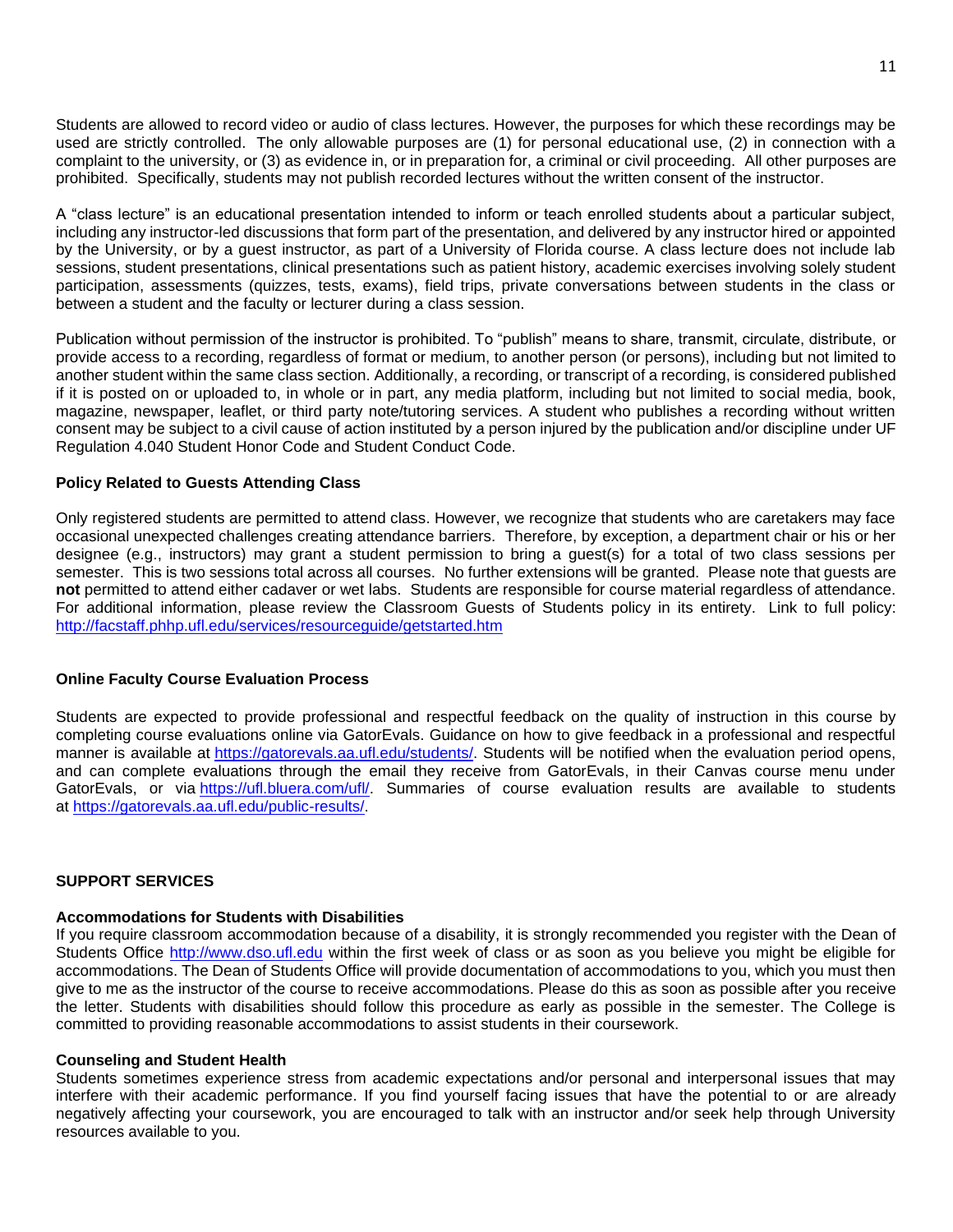- The **Counseling and Wellness Center** 352-392-1575 offers a variety of support services such as psychological assessment and intervention and assistance for math and test anxiety. Visit their web site for more information: [http://www.counseling.ufl.edu.](http://www.counseling.ufl.edu/) On line and in person assistance is available.
- **U Matter We Care** website: [http://www.umatter.ufl.edu/.](http://www.umatter.ufl.edu/) If you are feeling overwhelmed or stressed, you can reach out for help through the You Matter We Care website, which is staffed by Dean of Students and Counseling Center personnel.
- The **Student Health Care Center** at Shands is a satellite clinic of the main Student Health Care Center located on Fletcher Drive on campus. Student Health at Shands offers a variety of clinical services. The clinic is located on the second floor of the Dental Tower in the Health Science Center. For more information, contact the clinic at 392-0627 or check out the web site at: <https://shcc.ufl.edu/>
- Crisis intervention is always available 24/7 from: Alachua County Crisis Center: (352) 264-6789 <http://www.alachuacounty.us/DEPTS/CSS/CRISISCENTER/Pages/CrisisCenter.aspx>
- **University Police Department**: [Visit UF Police Department website](https://police.ufl.edu/) or call 352-392-1111 (or 9-1-1 for emergencies).
- **UF Health Shands Emergency Room / Trauma Center:** For immediate medical care call 352-733-0111 or go to the emergency room at 1515 SW Archer Road, Gainesville, FL 32608; [Visit the UF Health Emergency](https://ufhealth.org/emergency-room-trauma-center)  [Room and Trauma Center website.](https://ufhealth.org/emergency-room-trauma-center)

Do not wait until you reach a crisis to come in and talk with us. We have helped many students through stressful situations impacting their academic performance. You are not alone so do not be afraid to ask for assistance.

## **Inclusive Learning Environment**

Public health and health professions are based on the belief in human dignity and on respect for the individual. As we share our personal beliefs inside or outside of the classroom, it is always with the understanding that we value and respect diversity of background, experience, and opinion, where every individual feels valued. We believe in, and promote, openness and tolerance of differences in ethnicity and culture, and we respect differing personal, spiritual, religious and political values. We further believe that celebrating such diversity enriches the quality of the educational experiences we provide our students and enhances our own personal and professional relationships. We embrace The University of Florida's Non-Discrimination Policy, which reads, "The University shall actively promote equal opportunity policies and practices conforming to laws against discrimination. The University is committed to non-discrimination with respect to race, creed, color, religion, age, disability, sex, sexual orientation, gender identity and expression, marital status, national origin, political opinions or affiliations, genetic information and veteran status as protected under the Vietnam Era Veterans' Readjustment Assistance Act." If you have questions or concerns about your rights and responsibilities for inclusive learning environment, please see your instructor or refer to the Office of Multicultural & Diversity Affairs website: [www.multicultural.ufl.edu](http://www.multicultural.ufl.edu/)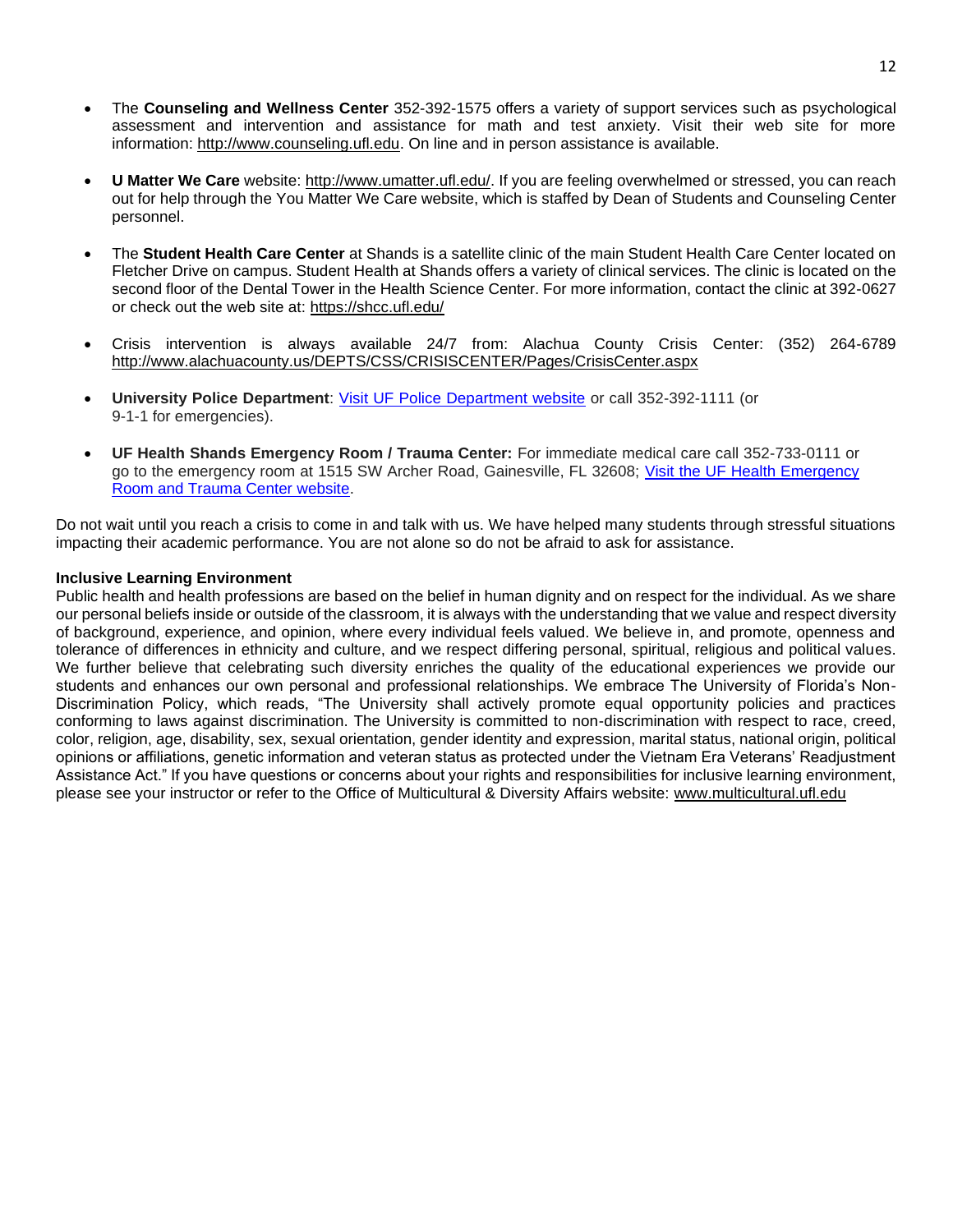## References

1. Brittle C, Bird CE. *Literature review on effective sex- and gender-based systems/models of care*. Department of Health and Human Services, Office on Women's Health; 2007.<http://purl.access.gpo.gov/GPO/LPS100484>

2. Goldman MB, Troisi R, Rexrode KM. *Women and health*. 2nd ed. Elsevier/Academic Press; 2013:xxxi, 1581 p. 3. Institute of Medicine (U.S.). Committee on Understanding the Biology of Sex and Gender Differences., Wizemann

TM, Pardue ML. *Exploring the biological contributions to human health : does sex matter?* National Academy Press; 2001. 4. Health, United States, 2019,<http://dx.doi.org/10.15620/cdc:100685> (2021).

## <https://stacks.cdc.gov/view/cdc/100685>

5. U.S. Department of Health and Human Services HRaSA. *Healthy People 2010 Women's and Men's Health: A Comparison of Select Indicators*. 2009.

6. U.S. Department of Health and Human Services HRaSA. *Women's Health USA 2013*. 2013.

7. Kornstein SG, Clayton AH. *Women's mental health : a comprehensive textbook*. Guilford Press; 2002:xvii, 638 p.

8. Guidelines for psychological practice with girls and women. *Am Psychol*. Dec 2007;62(9):949-79.

doi:10.1037/0003-066X.62.9.949

9. Johnson J, Stewart DE. DSM-V: toward a gender sensitive approach to psychiatric diagnosis. *Arch Womens Ment Health*. Feb 2010;13(1):17-9. doi:10.1007/s00737-009-0115-0

10. Comstock DL, Hammer TR, Strentzsch J, Cannon K, Parsons J, Salazar G. Relational-cultural theory: A framework for bridging relational, multicultural, and social justice competencies. *Journal of counseling and development*. 2008;86(3):279.

11. The National Intimate Partner and Sexual Violence Survey (NISVS): 2010 Summary Report. (Centers for Disease Control and Prevention, Atlanta, GA) (2011).

12. Spiers MV, Geller PA, Kloss JD. *Women's health psychology*. John Wiley & Sons, Inc.; 2013.

13. Wright MOD, Fopma-Loy J, Oberle K. In their own words: The experience of mothering as a survivor of childhood sexual abuse. *Development and Psychopathology*. 2012;24(02):537-552. doi:doi:10.1017/S0954579412000144

14. Malan S, Hemmings S, Kidd M, Martin L, Seedat S. Investigation of telomere length and psychological stress in rape victims. *Depression and anxiety*. 2011;28(12):1081-1085.

15. Okereke OI, Prescott J, Wong JY, Han J, Rexrode KM, De Vivo I. High phobic anxiety is related to lower leukocyte telomere length in women. *PLoS One*. 2012;7(7):e40516. doi:10.1371/journal.pone.0040516 16. Goad V. Virginia Board of Medicine. VA Ct. App. 2003; 2003.

17. *Nomination of Judge Clarence Thomas to be Associate Justice of the Supreme Court of the United States*, United States Senate, One Hundred Second Congress, First sess (1993) (Committee on the Judiciary, United States Senate, One Hundred Second Congress). Accessed 12/22/2021. [https://www.govinfo.gov/content/pkg/GPO-CHRG-](https://www.govinfo.gov/content/pkg/GPO-CHRG-THOMAS/pdf/GPO-CHRG-THOMAS-4.pdf)[THOMAS/pdf/GPO-CHRG-THOMAS-4.pdf](https://www.govinfo.gov/content/pkg/GPO-CHRG-THOMAS/pdf/GPO-CHRG-THOMAS-4.pdf)

18. Morello L. Science and sexism: In the eye of the Twitterstorm. *Nature*. Nov 12 2015;527(7577):148-51. doi:10.1038/527148a

19. Morral AR, Gore KL, Schell TL, National Defense Research Institute (U.S.), DoD Sexual Assault Prevention and Response Office (U.S.). *Sexual assault and sexual harassment in the U.S. military*. Research report. Rand Corporation; 2014:volumes <1-4 in 6>.

20. Lim S, Cortina LM. Interpersonal mistreatment in the workplace: the interface and impact of general incivility and sexual harassment. *J Appl Psychol*. May 2005;90(3):483-96. doi:10.1037/0021-9010.90.3.483

21. Dionisi AM, Barling J, Dupre KE. Revisiting the comparative outcomes of workplace aggression and sexual harassment. *J Occup Health Psychol*. Oct 2012;17(4):398-408. doi:10.1037/a0029883

22. Tang WY, Fox J. Men's harassment behavior in online video games: Personality traits and game factors. *Aggress Behav*. Nov 2016;42(6):513-521. doi:10.1002/ab.21646

23. *Sexual Harassment of Women: Climate, Culture, and Consequences in Academic Sciences, Engineering, and Medicine*. 2018.

24. Olfson M, Blanco C, Wall M, et al. National Trends in Suicide Attempts Among Adults in the United States. *JAMA Psychiatry*. Nov 1 2017;74(11):1095-1103. doi:10.1001/jamapsychiatry.2017.2582

25. Cailhol L, Pelletier E, Rochette L, et al. Prevalence, Mortality, and Health Care Use among Patients with Cluster B Personality Disorders Clinically Diagnosed in Quebec: A Provincial Cohort Study, 2001-2012. *Can J Psychiatry*. May 2017;62(5):336-342. doi:10.1177/0706743717700818

26. Perez S, Marco JH, Garcia-Alandete J. Psychopathological Differences Between Suicide Ideators and Suicide Attempters in Patients with Mental Disorders. *Clin Psychol Psychother*. Jul 2017;24(4):1002-1013. doi:10.1002/cpp.2063 27. Chun S, Harris A, Carrion M, et al. A psychometric investigation of gender differences and common processes across borderline and antisocial personality disorders. *J Abnorm Psychol*. Jan 2017;126(1):76-88. doi:10.1037/abn0000220

28. Brief interventions and brief therapies for substance abuse. 1999;

29. Kessler RC. Epidemiology of women and depression. *J Affect Disord*. Mar 2003;74(1):5-13.